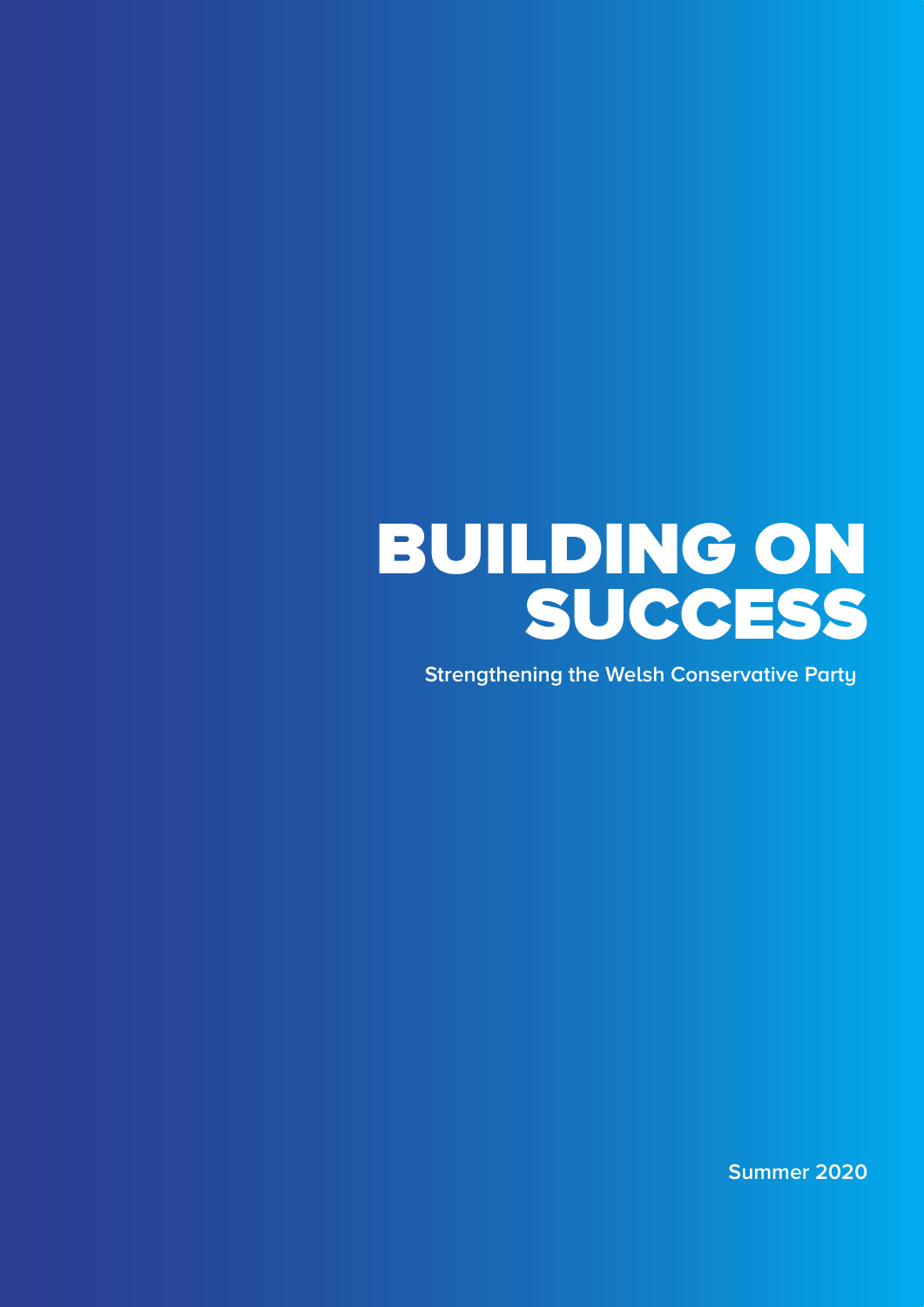## **CONTENTS**

| Page 2  | <b>Overview and Remit</b>                                                                                                                                                                                                                       |
|---------|-------------------------------------------------------------------------------------------------------------------------------------------------------------------------------------------------------------------------------------------------|
| Page 3  | <b>Introduction</b>                                                                                                                                                                                                                             |
| Page 4  | <b>Summary of recommendations</b>                                                                                                                                                                                                               |
| Page 5  | The approach                                                                                                                                                                                                                                    |
| Page 6  | <b>Party structure</b>                                                                                                                                                                                                                          |
| Page 7  | A clarity of leadership<br>An organisational clarity<br>A new Board structure<br>A political clarity                                                                                                                                            |
| Page 9  | A voluntary Party organised to win<br>Area and association structure                                                                                                                                                                            |
| Page 10 | <b>One Team Wales</b>                                                                                                                                                                                                                           |
| Page 11 | <b>Building on electoral success</b><br>Professional structure and infrastructure<br>Office accommodation<br>A Party for all<br>Policy<br><b>Candidates List</b><br>Campaigning<br><b>Local Government</b><br><b>Fundraising and Conference</b> |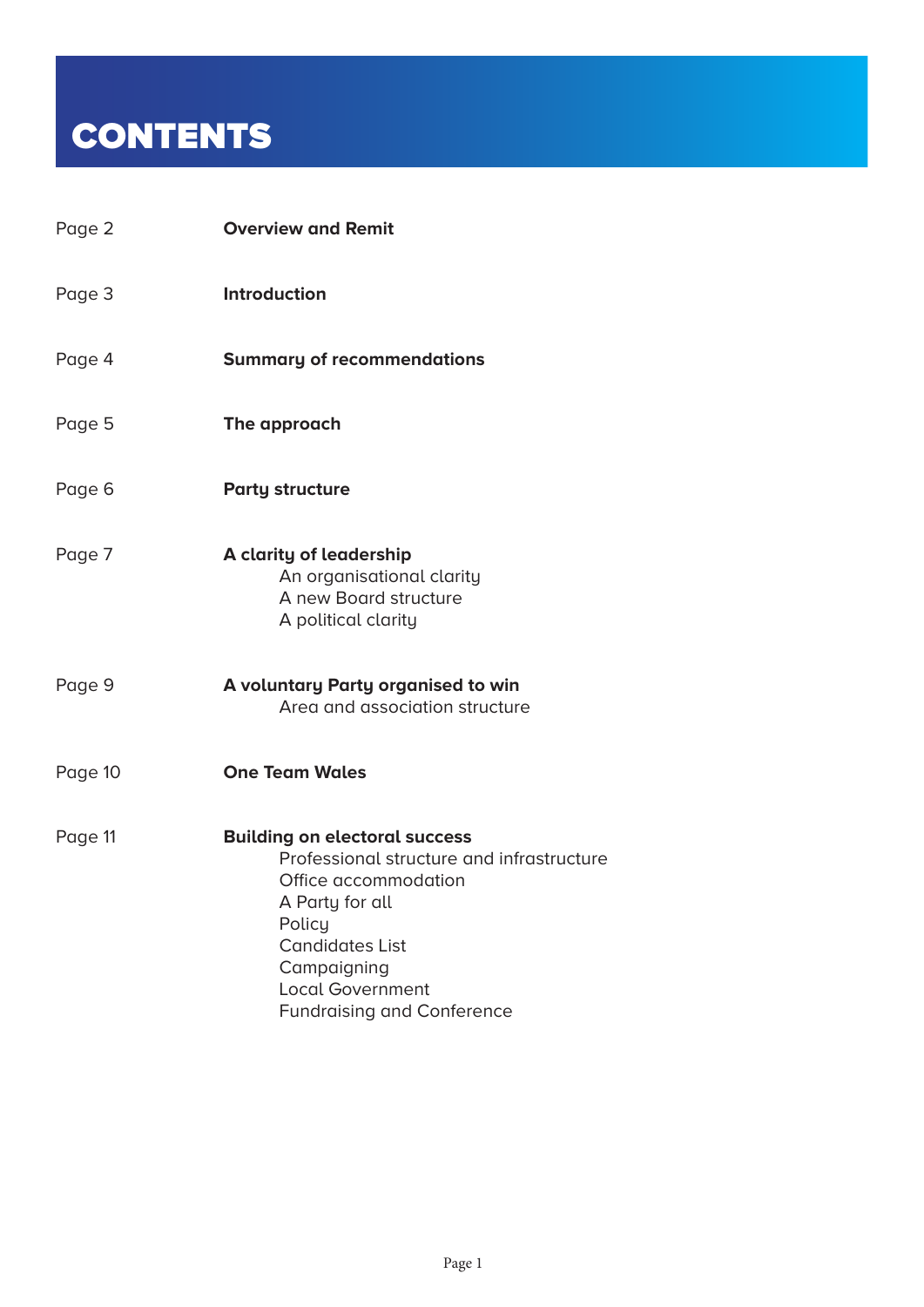Lord McInnes of Kilwinning CBE was asked to undertake an internal review into the structures of the Welsh Conservative Party. The purpose of the review is to build on the success of the 2019 General Election by ensuring the Party's organisation and structures are based around maximising electoral success.

Politically, the Welsh Conservative Party is in a stronger position than it has been for a generation. The General Election in December 2019 resulted in the Party winning 14 seats, the most since 1983.

Moving forward, the Party has a historic opportunity to achieve electoral success in the Senedd elections next year. The Party's structures require to be focused on maximising that success.

The last time the structures of the Welsh Conservative Party were reviewed together was following the 1997 General Election defeat, clearly a time that the Party was at an extreme weak point.

This review is being carried out now whilst we are at a politically strong point, and at a point when the Welsh Conservative Party should be looking forward with optimism.

#### **Remit**

- **• To review the structures, functions and operational activity at all levels of the Welsh Conservative Party, including the voluntary and professional bodies and their work with elected representatives at local government, the Senedd and Westminster.**
- **• To recommend any changes that would strengthen the Party as a modern, effective, political campaigning entity in Wales.**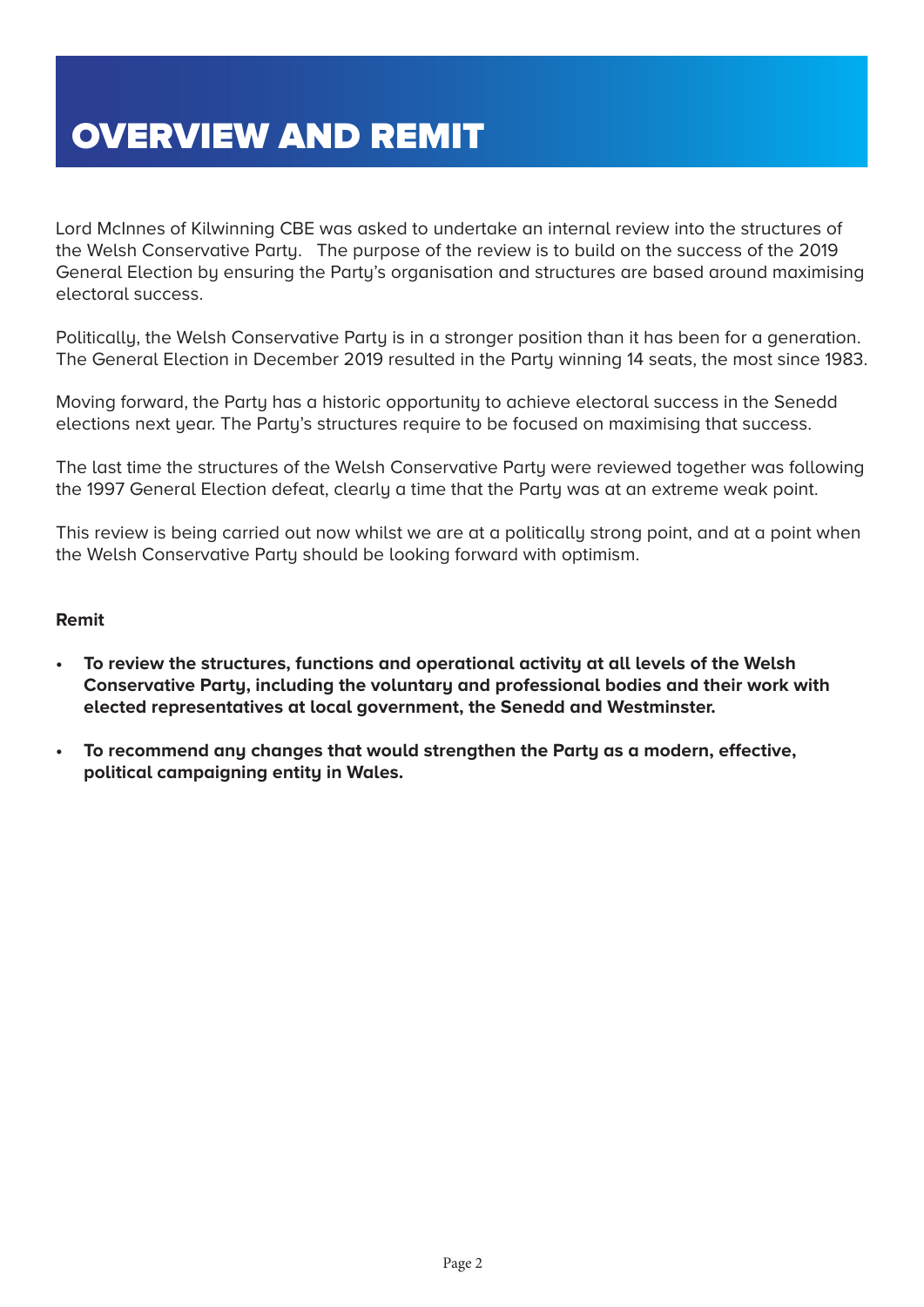It has been a great pleasure conducting this review for and on behalf of the Welsh Conservative Party. I am extremely grateful to all of those who have given up their time to share their thoughts with me, either virtually or in writing.

To me the purpose of the review is simple. To ensure that the Welsh Conservative Party can be the very best in campaigning and policy development in Wales and has the structures and support to achieve this.

We can achieve this by three means: by ensuring a clarity around campaigning and political decision-making, a motivated and included voluntary party, and a team approach to everything the Welsh Conservatives do.

This is not a time to rest on the laurels of success from the General Election, but rather to continue to build on that success and increase our support in Wales even further.

**Lord McInnes of Kilwinning, CBE**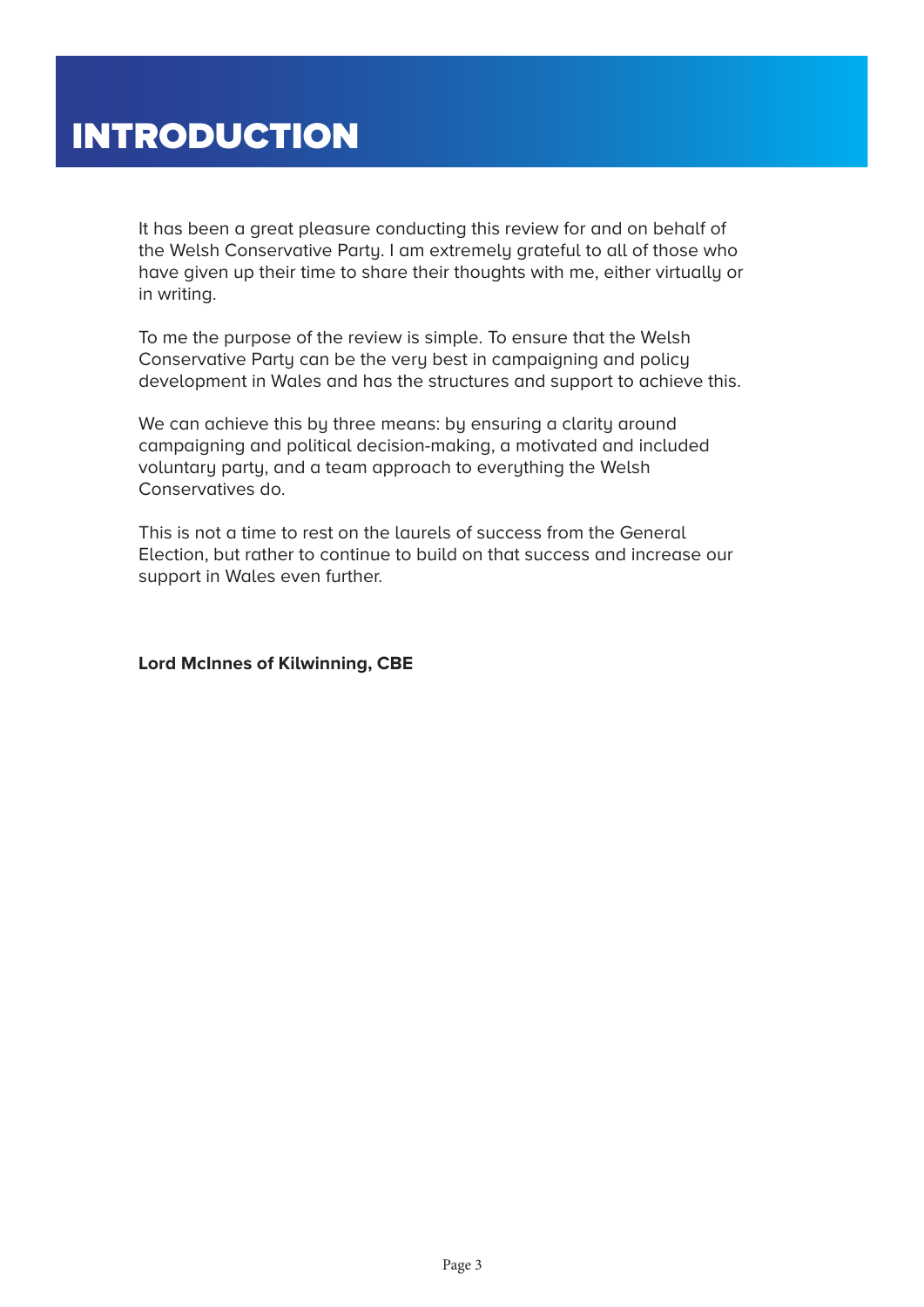### SUMMARY OF RECOMMENDATIONS

The report should be read in full for a comprehensive appreciation of the review's findings, conclusions and recommendations. The full set of recommendations comprise an integrated strategy which, implemented as a complete package, will build upon the success of the General Election. These recommendations should be implemented as soon as possible to ensure the greatest possible success in the 2021 elections.

- **1. The relationship between the Welsh Conservative Party and the UK Conservative Party should be one of interdependence.**
- **2. There needs to be a clarity of leadership, which requires a refocusing of the work of the Welsh Board and the creation of a new Political Strategy Group.**
- **3. A reorganisation of constituency associations in a new area structure.**
- **4. The removal of the current Area Executives with Area Chairmen working with the individual association chairmen.**
- **5. A One Team Wales approach.**
- **6. Reconstitute the position of Director of the Welsh Conservative Party alongside three area campaign managers.**
- **7. New infrastructure support for all staff.**
- **8. A Party for all.**
- **9. A more inclusive policy formation process.**
- **10. One Welsh Conservative Candidates List.**
- **11. A focused Welsh approach to campaigning.**
- **12. A renewed focus on local government and support for Conservative councillors.**
- **13. Appointment of a Treasurer and fundraising plan for the Welsh Conservative Party.**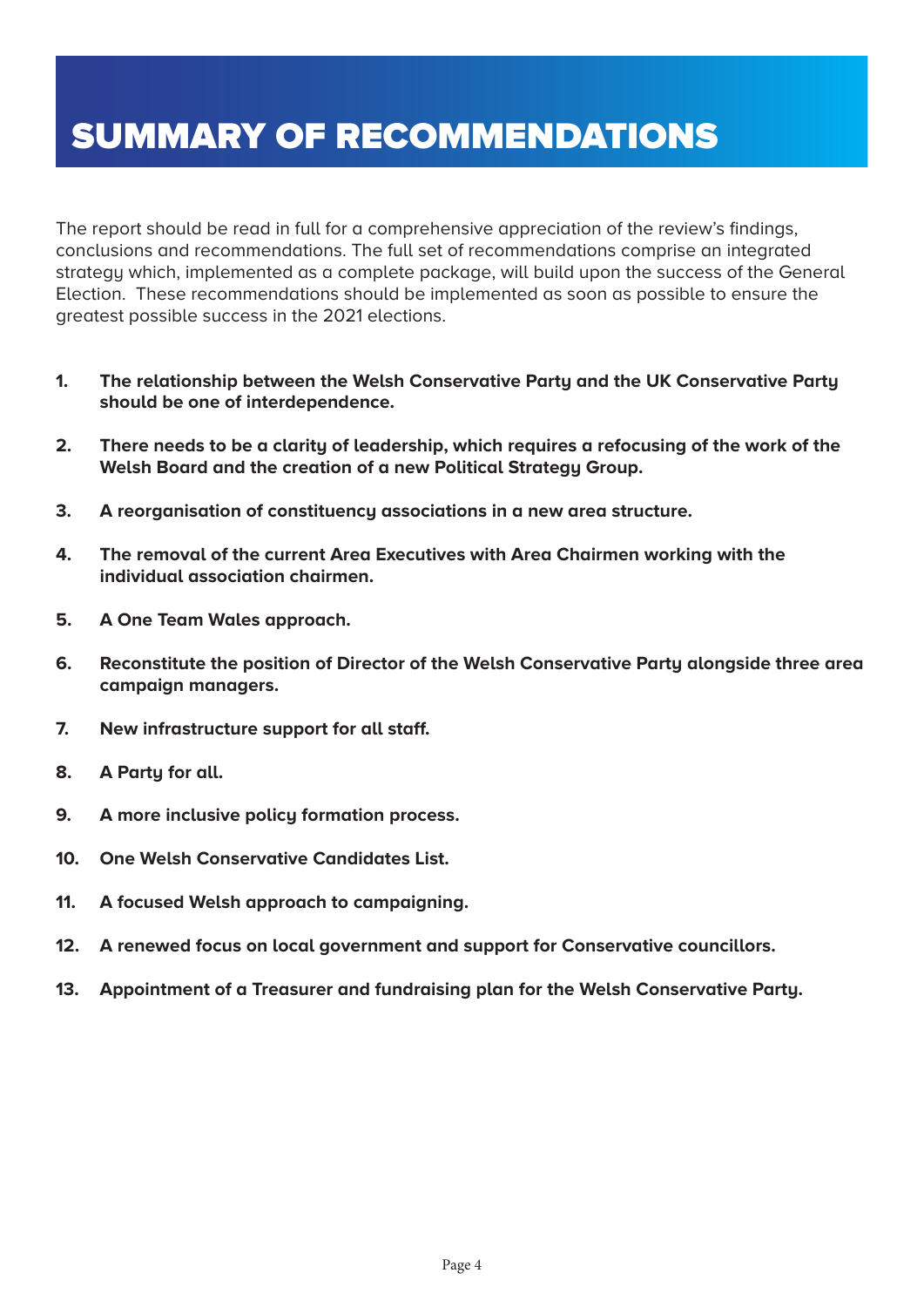The review considered all aspects of the Party's operations. It sought views on a confidential basis from as wide a spread of people in the Party as possible.

Over 300 submissions were made, comprising of over 200 written submissions and nearly 100 individual virtual interviews.

Senior politicians and officers were able to provide detailed evidence.

Throughout the review a strictly objective and open-minded approach was taken to deliberations.

All contributions received were treated confidentially, and the information and suggestions they contained were considered thoroughly and provided the firm basis of evidence needed to inform recommendations.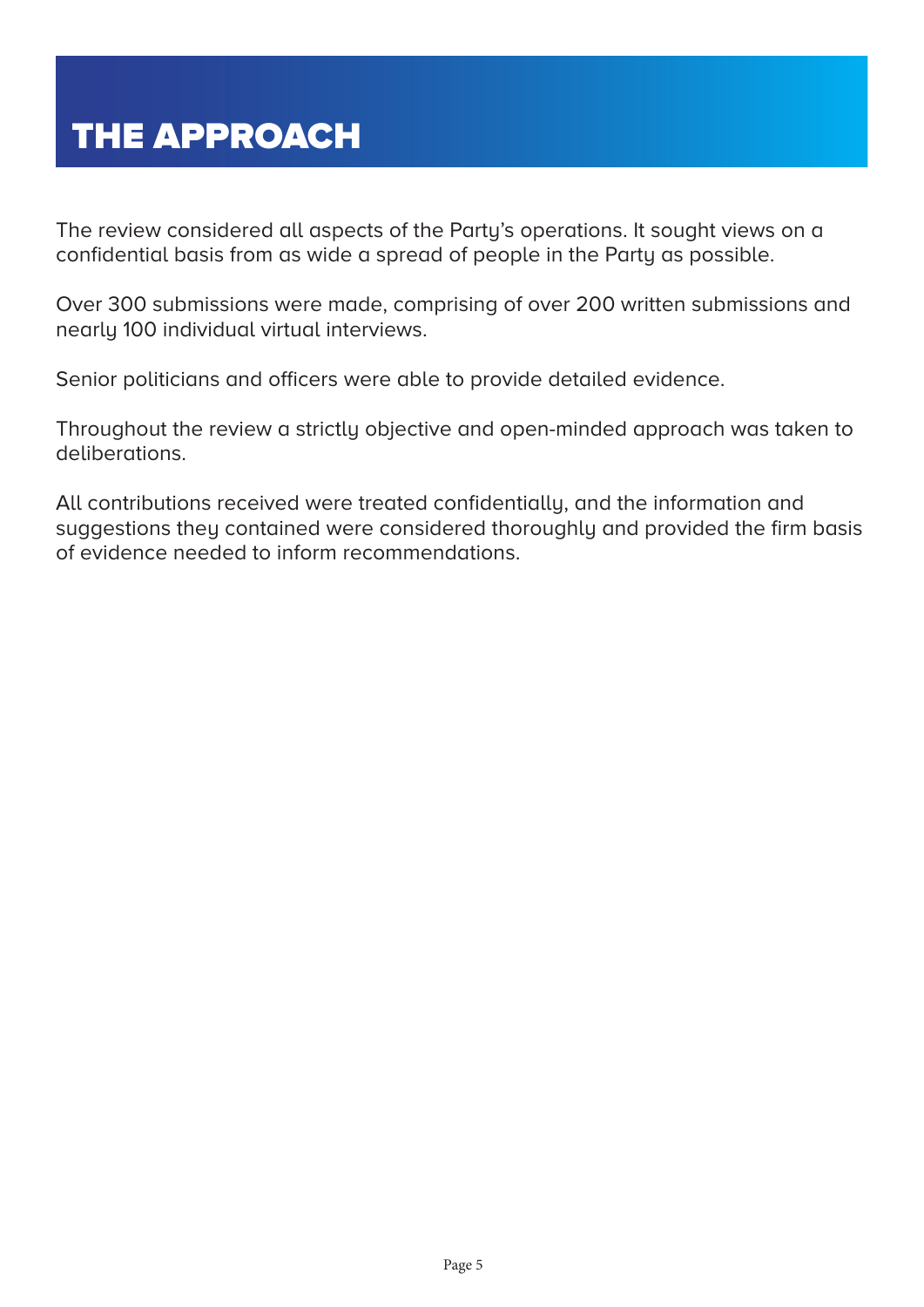There was unanimity in the evidence received that the Welsh Conservative Party should remain an integral part of the United Kingdom Conservative Party. Much of the success of the 2019 General Election was based on a clarity of message across the United Kingdom, as well as professional support from the national UK Party. The benefits of the relationship within the UK Party provide a firm foundation for the Welsh Conservatives as well as a campaigning benefit in accessing the world-class campaigning professionalism of the UK Conservative Party.

Notwithstanding the continuing relationship with the UK Conservative Party, the Welsh Conservative Party must continue to build on its own national brand in Wales and a recognition of the Party's support and of engagement with the Senedd. In so doing, the Party is required to have a structure that allows full engagement with Welsh politics that reflects that the Welsh Conservatives are a national party within Wales and not a regional component of the UK Conservative Party.

The functions required of the Welsh Conservative Party such as engagement with other political parties, working to a national political grid, bespoke Welsh media engagement as well as the distinct importance of the Welsh language require a structure that reflects this national dimension.

While recognising that the Welsh Conservatives should be an integral part of the national UK Conservative Party (while at the same time performing the functions of a national political party in Wales), the relationship between the UK Conservative Party and the Welsh Conservative Party must be one of interdependence. This means that the UK Conservative Party should be fully engaged in providing all available resources and help to the Welsh Conservative Party,

whilst the Welsh Conservative Party operates in the distinct political environment that is Wales. All campaigning and political activity should be based on this principle, avoiding a distant top-down approach from CCHQ or a poorly resourced, completely localised approach to electioneering. Importantly, this interdependent approach must apply to all Westminster, Senedd and local government elections.

- **• The Welsh Conservative Party should remain an integral part of the UK Conservative Party.**
- **• The Welsh Conservative Party needs to fulfil the functions of a national political party within Wales.**
- **• The relationship between the Welsh Conservative Party and the UK Conservative Party should be one of interdependence.**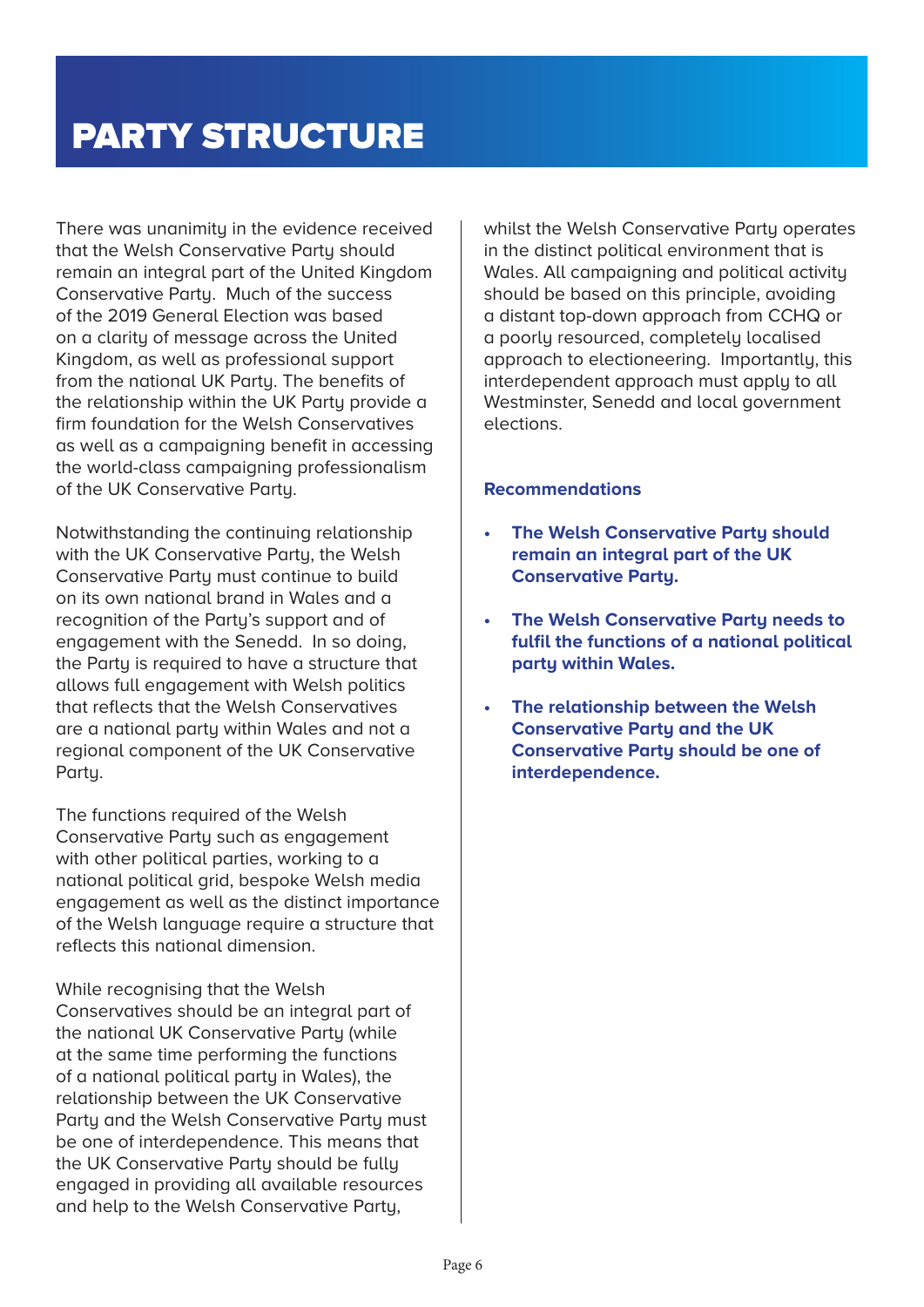### **AN ORGANISATIONAL CLARITY**

In the evidence received there was a recurring theme of a lack of clarity as to where decision making on political and operational matters lay. Many associations and members were unclear as to the remit or purpose of the Welsh Board and the responsibility of individual members. It was not clear as to what political and strategic decisions the Welsh Board was expected to make, and where senior parliamentarians and professional staff fitted in to that decisionmaking process. This has led to a feeling of disenfranchisement amongst many party members, candidates and professional staff. This is not a reflection on individual office holders or staff, who have performed their very best, but there is clearly a lacuna in the transparency and responsibility of the decision-making process.

The Welsh Board should be responsible for the management and structures of the Welsh Conservative Party. The Welsh Board is the opportunity for senior volunteers to come together and strengthen the Party's structure and grassroots. The remit of the Board should be to work closely with the associations that are the lifeblood of our organisation and to support them in their activities. Currently the Welsh Board is comprised of the Chairman, two elected Deputies (as per the constitution), five Area Chairmen, the Secretary of State for Wales, the Leader in the Senedd and the Chairman of the Local Government Committee.

The current membership configuration has helped cause the confusion and moved the purpose of the Board away from party organisation and towards a political function - this should not be the function of the Welsh Party Board. The overwhelming evidence from members was that their expectation was that senior politicians and professional staff should have responsibility for political strategy and campaigning and the Welsh Board should focus on strengthening associations, the voluntary party and talent spotting, working alongside local associations.

At the same time much of the professional staff's work is taken up dealing with the internal issues that occur in any voluntary organisation. The Welsh Board should have a pro-active policy to trouble-shoot and provide support to associations before issues escalate. The UK Party should provide support from the Voluntary Party Manager team to help this process.

### **A NEW BOARD STRUCTURE**

The Welsh Board should consist of:

- The Chairman and two Deputies will continue to be elected by the voluntary party electoral college.
- Three Area Chairmen (one North, one Mid & West Wales, one South Wales). This reduction in the number of Area Chairmen is to ensure a more streamlined approach and reflect the new professional structure.
- A Welsh Partu Treasurer to be coopted by the Welsh Party Board on the recommendation of the Welsh Party Chairman (see fundraising section).
- The Director of the Party in Wales in a non-voting capacity (see Professional Structure).

It is a matter for the Welsh Party organisation if they wish senior parliamentarians to remain on the Welsh Board given its new and singular focus on organisation. The constitution currently requires the membership of the Secretary of State for Wales and the Leader of the Group in the Senedd and therefore this change would require constitutional change.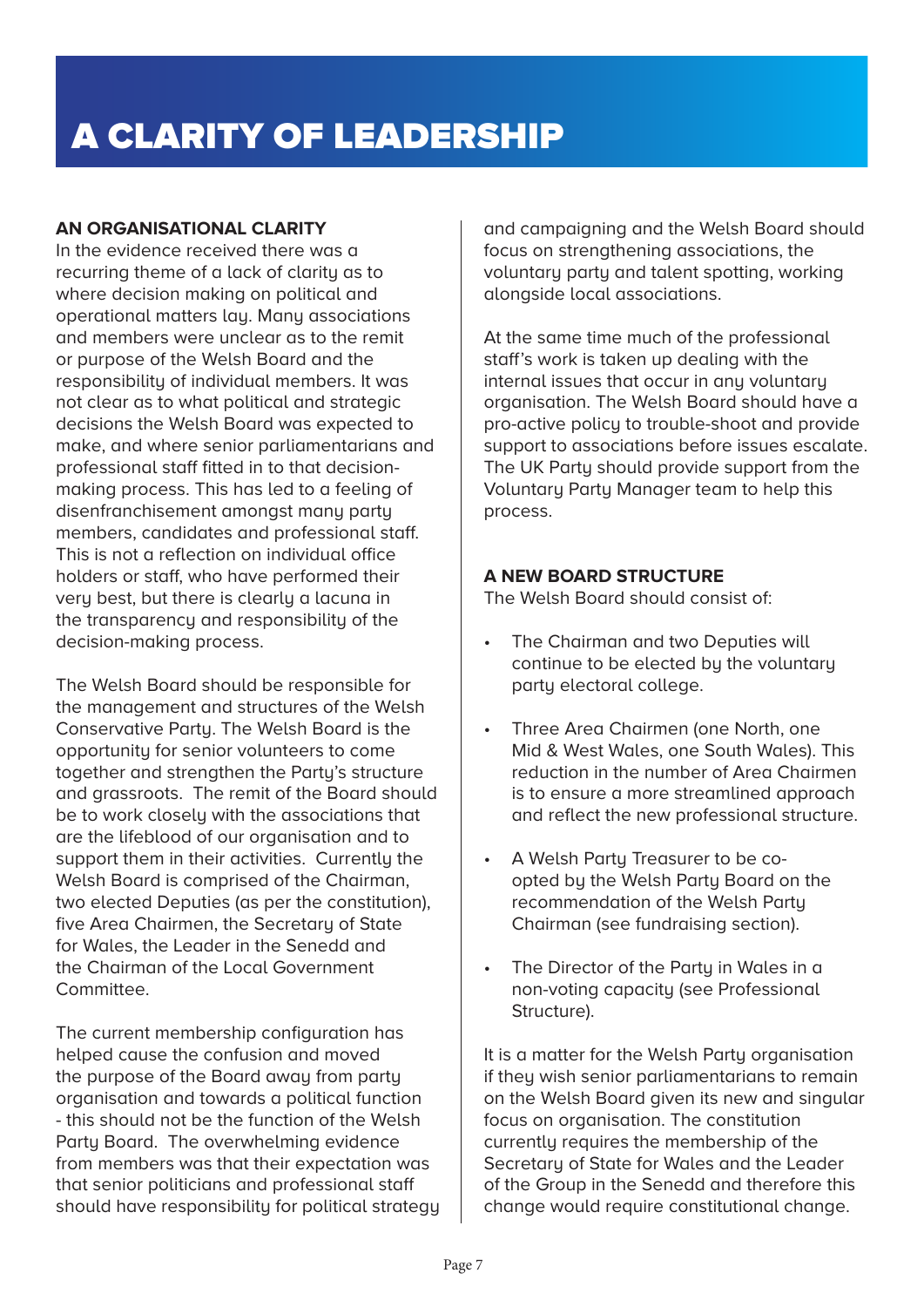### A CLARITY OF LEADERSHIP

The increased use of virtual meetings this year should be embraced fully by the Welsh Board. The current logistical and geographical challenges of weekday meetings have resulted in these meetings being too infrequent to be responsive. Virtual meetings should happen on a more regular basis.

### **Recommendations**

- **• A new Board structure**
- **• The Welsh Board should be responsible for the management and structures of the Welsh Conservative Party.**
- **• Regular virtual meetings of the Board.**

### **A POLITICAL CLARITY**

At present the opaque nature of political campaigning and strategic decisionmaking is caused by a reliance on informal processes and conversations between senior parliamentarians, the Welsh Board, professional staff in CCHQ Cardiff and CCHQ London. This undermines the opportunity for an all-encompassing and sustainable political plan. The Welsh Conservatives, along with the UK Conservative Party, need to be working toward a five-year campaign plan, rather than a disjointed and ad hoc approach to each electoral challenge. There should be a Political Strategy Group which includes senior politicians, the very best in professional campaigners and other key stakeholders as the group judges necessary. This Political Strategy Group should be a dynamic focused group, providing political leadership and direction to the Welsh Conservatives as well as contributing to a 'team Wales' approach to each electoral event. Membership beyond that stated below should be flexible to ensure the very best support is available to inform strategic direction. There was substantial support in all the evidence for continued

strong relationships and campaigning best practice between leading politicians and the UK Party.

The Political Strategy Group would be made up of the Secretary of State for Wales, the Leader of the Group in the Senedd, the Chairman, the Director of the Party, the Chairman of the Welsh Conservative Councillors Association and would be Chaired by the Leader of the Group in the Senedd. Other members to be co-opted from the professional party and elected members. The Group should also include the Director of Campaigning at CCHQ and it should actively seek the support of consultants who supported the General Election campaign.

- **• The creation of a Political Strategy Group to be responsible for political campaigning and strategy, which will:**
	- **• Draw up a five-year political plan.**
	- **• Manage the political grid on a weekly, monthly and long-term basis.**
	- **• Agree budgeting priorities.**
	- **• Commission and receive political opinion research and develop resulting policy.**
	- **• Evaluate progress and ensure political opportunities are fully maximised and acted upon.**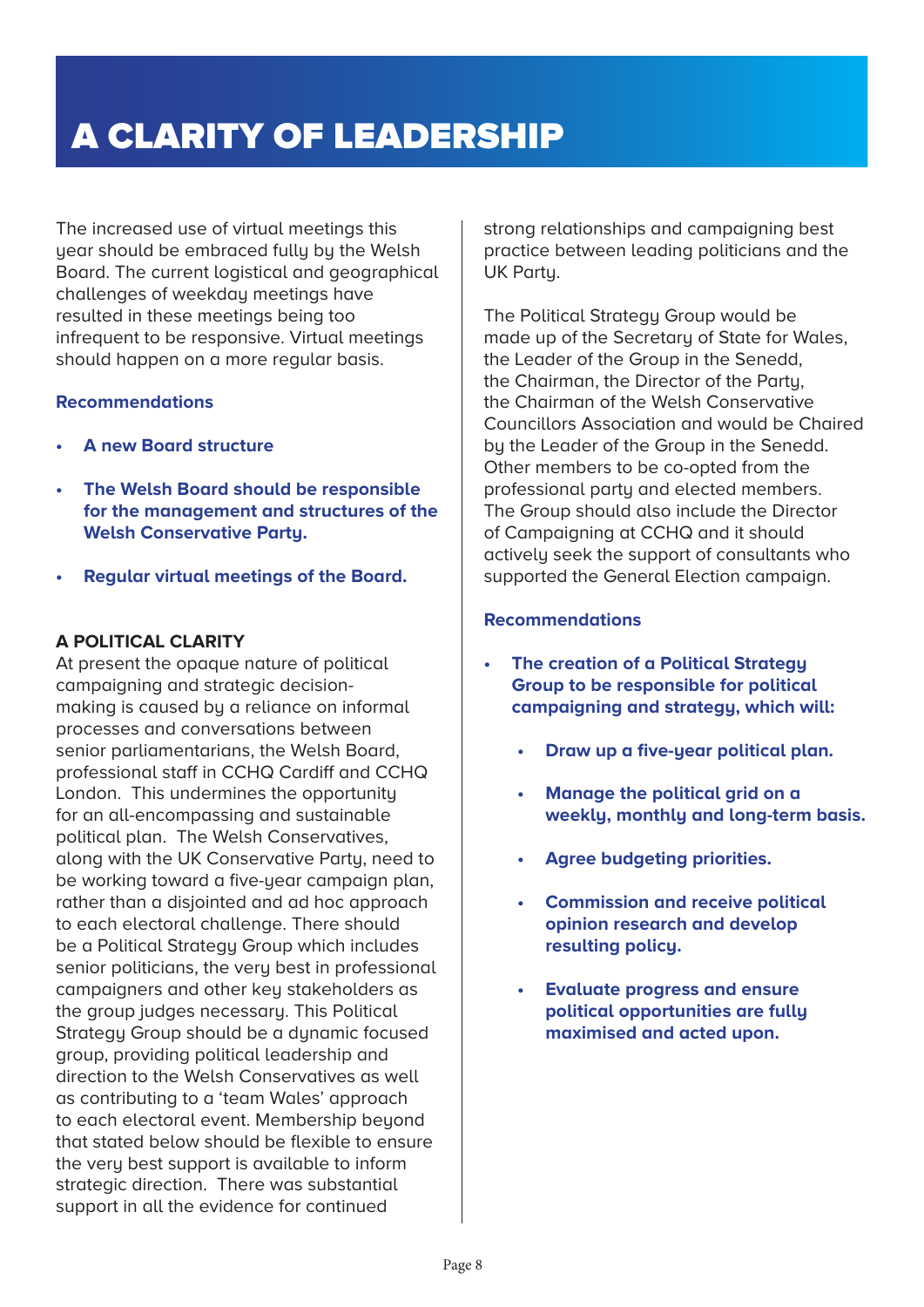### **AREA AND ASSOCIATION STRUCTURE**

The association structure in Wales is currently formed around Westminster constituency boundaries. This basis of operational units provided clarity when the Senedd and Westminster constituencies were co-terminus. The forthcoming Westminster Boundary Review provides an opportunity for the party to organise around the most practical organisational units.

A number of members and associations have suggested that it would be more practical to organise on a larger basis than constituencies, to ensure a critical mass of volunteers and also to avoid unnecessary disruption because of boundary changes.

Given that local government boundaries are less likely to change as much as parliamentary boundaries are, they should form the basis of association boundaries. Associations should be made up of local authority areas or groups of local authority areas.

Clearly, what works practically is the most important criteria and a one-size-fits-all approach is not always profitable. To that end, where an association did seek to operate on a different geographical basis they would need to justify that for approval by the Welsh Board.

Currently, each area has an Area Executive working with the Area Chairman. To ensure that associations are at the heart of decision making the current Area Executives should be removed and the Area Chairman should work with the individual association chairmen.

Again, to ensure a clarity and streamlining of responsibility, the area structure should reflect the professional structure of the Party with three areas - North Wales, Mid & West Wales and South Wales.

- **• Following the Westminster Boundary Review associations should be formed on the boundaries of Local Authorities or groups of Local Authorities. Any deviation from this would need to have the approval of the Welsh Board.**
- **• Removal of the current Area Executives allowing Area Chairmen to work with the individual association chairmen.**
- **• There should be three Areas to reflect the professional structure. The chairmanship of each Area should be elected from association chairman within that area.**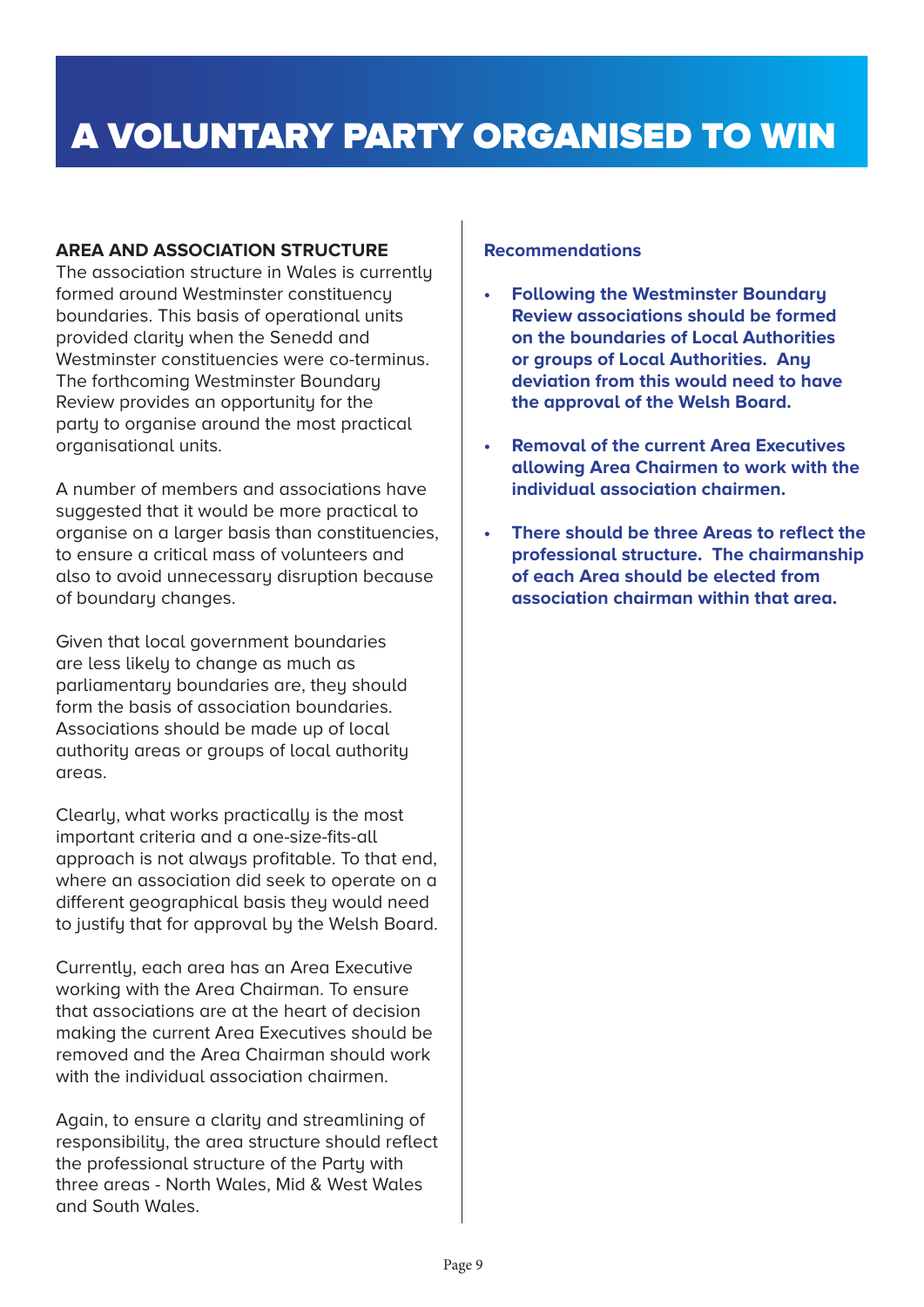### **ONE TEAM WALES**

One of the most encouraging elements from the evidence received was an understanding and desire for the success of the General Election in December 2019 to be built upon for the Senedd elections in 2021 and the local government elections in 2022.

At present the lack of a Political Strategic Group leads to a 'silo-isation' of political campaigning when the electorate clearly want to see the party working as one to improve the lives of the people of Wales.

The party needs to take a number of steps to ensure that the One Team approach from the Political Strategy Group permeates throughout the elected and voluntary Party.

An obstacle to the Party ensuring a joined-up approach to campaigning and communication has been a lack of joint employment between the Party and parliamentary employees.

There is an opportunity, especially in the area of political research and communications, to ensure hybrid employment to aid the direction of the Welsh Conservative Party.

- **• The Secretary of State should have an open invitation to all Senedd Group meetings.**
- **• The Leader of the Group in the Senedd should continue to be invited to Political Cabinet in London.**
- **• The Welsh Party Director should be invited to all Group meetings in the Senedd and Westminster.**
- **• All parliamentarians should have an annual Away Day.**
- **• The party should arrange an annual away day for all Conservative Group Leaders, the Leader of the Group in the Senedd and Secretary of State for Wales to discuss policy issues.**
- **• Press and Research staff the Party and parliamentarians need to establish joint employment of staff.**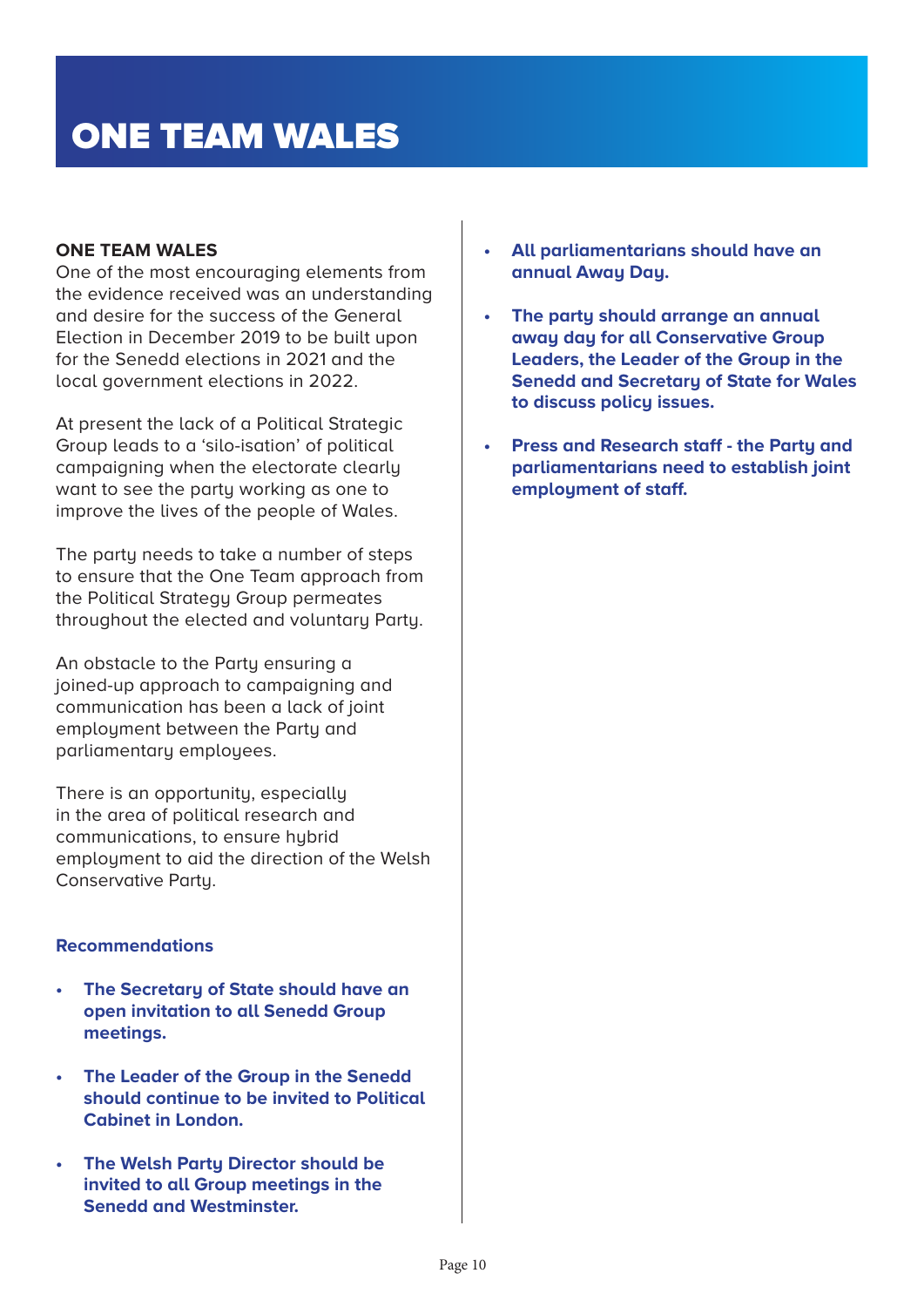### BUILDING ON ELECTORAL SUCCESS

### **PROFESSIONAL STRUCTURE AND INFRASTRUCTURE**

In the evidence submitted there has consistently been, from all sectors of the party in Wales, a desire to reconstitute the role of the Director of the Welsh Conservative Party. This reflects the functions expected of the Welsh Conservative Party and to ensure there is a role which everyone understands in its functions and responsibilities. Whilst there is currently a senior professional in Wales, this role is not understood in the way the position of Director was. The Director will be the professional member of staff responsible for the campaigns, operations and functions of the Welsh Conservative Party.

At present there are two Area Campaign Managers covering all of Wales. One covering North and Mid & West Wales and the other South Wales. Whilst there was agreement that one Area Campaign Manager is sufficient for South Wales, it was viewed throughout submissions that one Party professional covering all of North Wales and Mid & West Wales is unsustainable - especially after the success of the General Election in North Wales and the opportunities for the party in West Wales.

One member of staff cannot be expected to manage campaigning activity from Wrexham to South Pembrokeshire. Mid and West Wales has a specific political identity and has a predominantly rural profile. It should therefore enjoy the support of a dedicated professional Area Campaign Manager. The significant increase in elected representation at the General Election, and that aspired to in the Senedd elections next year, requires the investment by the Party in another senior professional.

As stated in the Welsh Board recommendations, too much of the Area Campaign Managers' time, which should be primarily focused on campaigning, is spent dealing with organisational issues and disputes. These organisational issues should be the responsibility of the Welsh Board, alongside the support of one of the Voluntary Party Managers of the UK Party.

### **Recommendations**

- **• Re-constitute the position of Director of the Welsh Conservative Party who will be the senior professional in Wales and will also be a member of the senior CCHQ Campaign Team.**
- **• Three Area Campaign Managers North, Mid & West and South.**

### **OFFICE ACCOMMODATION**

The current CCHQ office in Cardiff is not sufficient to fulfil the requirements of fighting a national election in 2021 and to continue the momentum from the successful General Election.

A new property needs to be identified. CCHQ Cardiff requires a functioning, professional and settled location which could accommodate the changing circumstances of the electoral cucle.

The success and concentration of electoral support in North Wales requires there to be a self-sufficiency in campaign operations under the leadership of the North Wales Area Campaign Manager. To aid this there needs to be a campaign hub in North Wales to support all elected members and candidates.

There should not be an assumption that Area Campaign Managers have to use Welsh CCHQ facilities for day-to-day activities. Each Area Campaign Manager should have the ability to access sufficient IT and printing equipment within their area.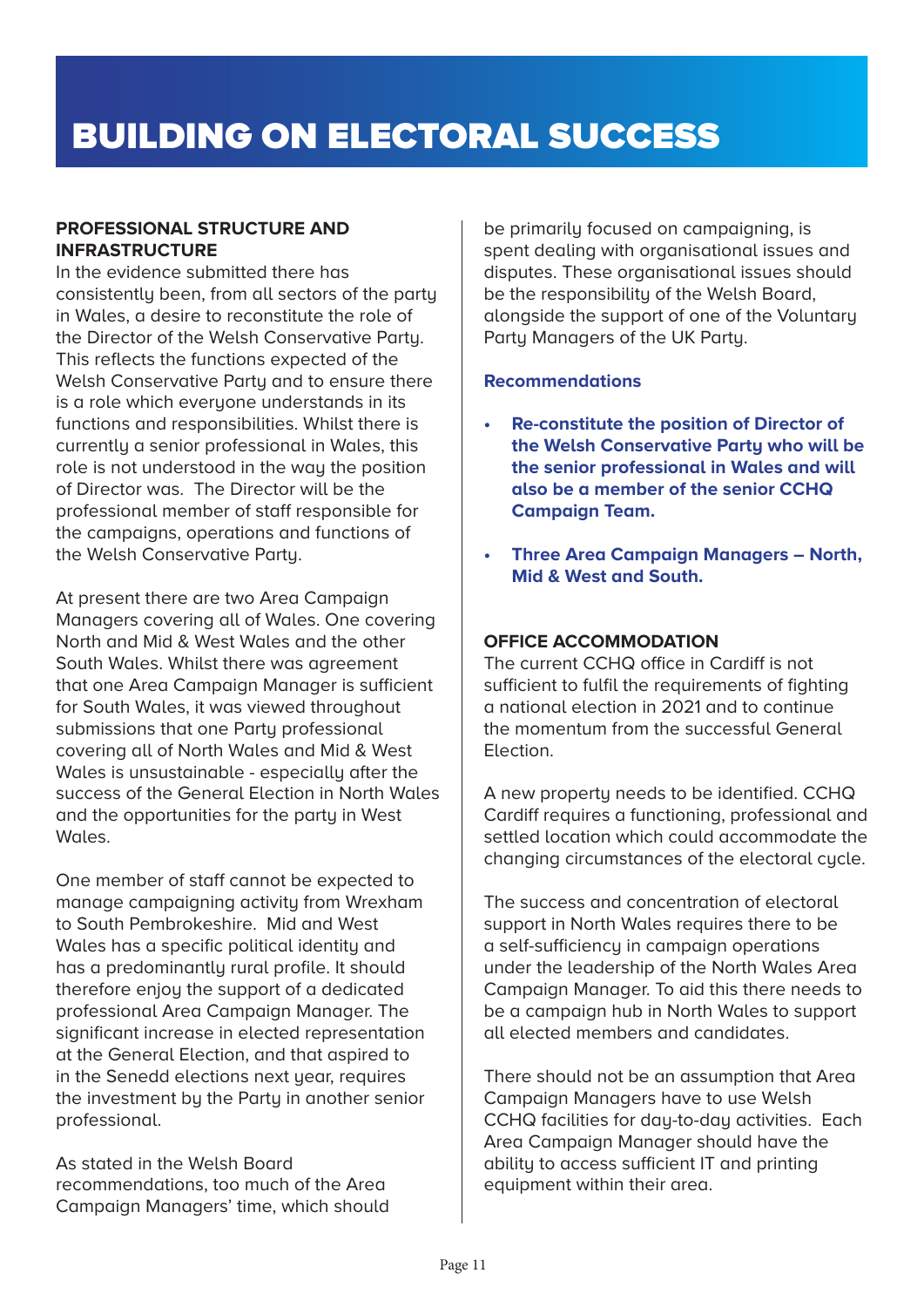### BUILDING ON ELECTORAL SUCCESS

### **Recommendations**

- **• New CCHQ Cardiff accommodation**
- **• A Campaign Hub in North Wales which will allow Area Campaign Managers to be able to be self-sufficient in their day to day activities.**

### **A PARTY FOR ALL**

The success of the Welsh Party at the General Election in 2019 was based around people, who had never voted Conservative before or felt able to identify with the Conservatives, putting their trust in the party. To continue to be a successful political Party, the Welsh Conservatives must build upon that outreach.

That success will be built upon by ensuring the Welsh Conservative Party is as representative of Welsh society as possible. As well as ensuring that associations are rigorously talent spotting, there needs to be a national strategy to encourage underrepresented groups, such as BAME and women, to become more involved in the Party. This should be a specific body of work for a sub-committee of the Political Strategy Group.

### **Recommendations**

- **• There should be a sub-committee of the Political Strategy Group focused on engagement with diversity groups.**
- **• That the national UK Conservative Party Friends Groups need to be fully integrated in the Welsh Conservative diversity strategy.**
- **• The success in electing three female MPs in 2019 demonstrated the significant progress of organisations such as Women to Win in Wales and needs to be built upon.**

**• Welsh Conservative elected politicians must continue the successful outreach work they have been carrying out with minority groups.** 

### **POLICY**

Many members feel that there should be more opportunity to engage with policy development and at the moment too much responsibility lies with individual politicians in having to reach out to stakeholders.

The new party structure must be designed to allow a streamlined process of policy formation, engaging the whole of the Party and informed by local experience – not top down. The process must be formalised and adhered to rigorously.

Policy formation must involve an ongoing process of consultation, development, challenge and review inside and outside of the Party. Elected representatives should engage in dialogue with respected think tanks, as well as experts inside and outside the party.

- **• Welsh devolved policy should continue to be determined in Wales.**
- **• Monthly policy reviews to be held on key policy briefs led by a specific Member of the Senedd or Member of the UK Parliament.**
- **• There should be two annual policy conferences, one in North Wales and one in South Wales. All members of the Welsh Party should be invited to discuss policy and these should not be exclusive social events.**
- **• Policy formation and engagement with stakeholders and members of the Party**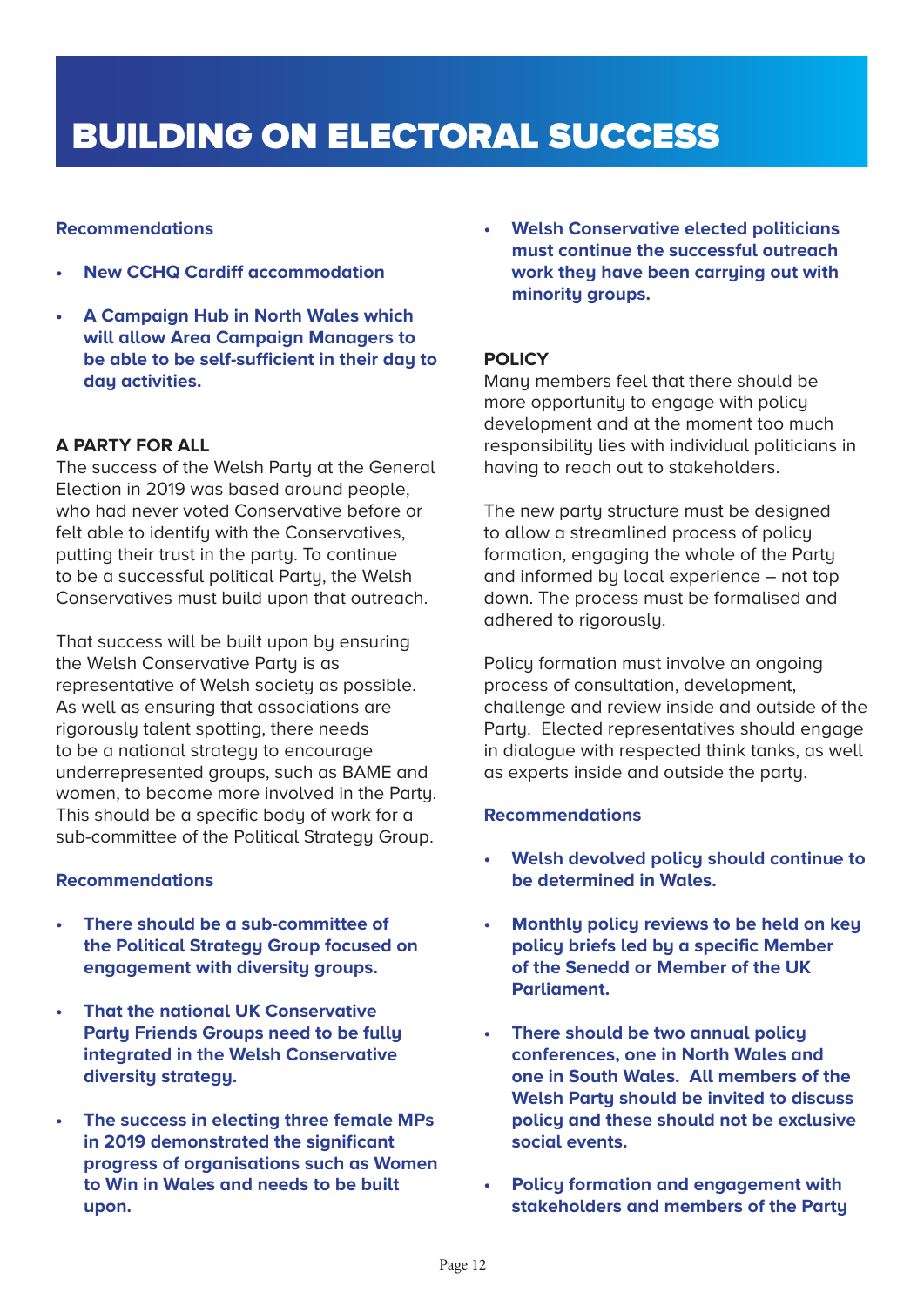### BUILDING ON ELECTORAL SUCCESS

**shall be the responsibility of the Political Strategy Group.** 

**• Virtual meetings, open only to Party Members, should be organised for members to discuss policy with party spokesmen and other elected representatives.**

### **CANDIDATES LIST**

The most important cadre for any political party is its candidates. Several parliamentarians and current and former members of the Candidates List mentioned that they felt there was not sufficient focus on candidate identification, training, and development. One of the contributory factors to this was different processes for Senedd and Westminster Candidates List. This produces a divided cadre of candidates with different expectations, as well as a lack of strategic support for an individual candidate's progress. However, the high quality of the processes currently undertaken must not be undermined.

The launch of a new Welsh Conservative Candidates List is a priority. The Welsh Conservative Party will work with the Candidates Department of the UK Party to ensure quality and development of candidates is a priority. This will demonstrate that the Welsh Conservative Party takes the Senedd elections just as seriously as it does Westminster elections and also the understanding that to stand as a Conservative candidate in Wales an individual must have shown an interest and commitment in Wales.

This will allow the Political Strategy Group in Wales to focus and develop the Welsh Conservative Candidates List, it will allow associations to talent spot people for the Welsh Conservative Candidates List and create a One Team approach to candidates selection and recruitment.

There should be a continuing flexibility for candidates to be able to stand anywhere in the United Kingdom once approved for the Welsh List.

Candidate selections and Regional List ranking processes should be as open, transparent and fair as possible and ensure that candidates selected are there on merit and are as representative of Welsh society as possible. For the Senedd elections many members were confused by specific rules on candidates' eligibility to be ranked highly depending on their constituency seat. This can create a discouragement to some candidates to stand in winnable constituencies.

For next year's elections there should be no handicap in relation to the List ranking determined by the winnability of the constituency seat.

- **• There should be one Welsh Conservative Candidates List for both the Senedd and Westminster elections.**
- **• The UK Conservative Candidates Department should be invited to manage the process of candidate assessment for the Welsh Conservative Party to ensure the process is objective and with no disparity between the quality of candidates.**
- **• Candidates who are already on the Approved List of UK candidates can also be a member of the Welsh Candidates List.**
- **• To be approved as a Westminster candidate any existing Senedd candidate can apply to be assessed under the new system.**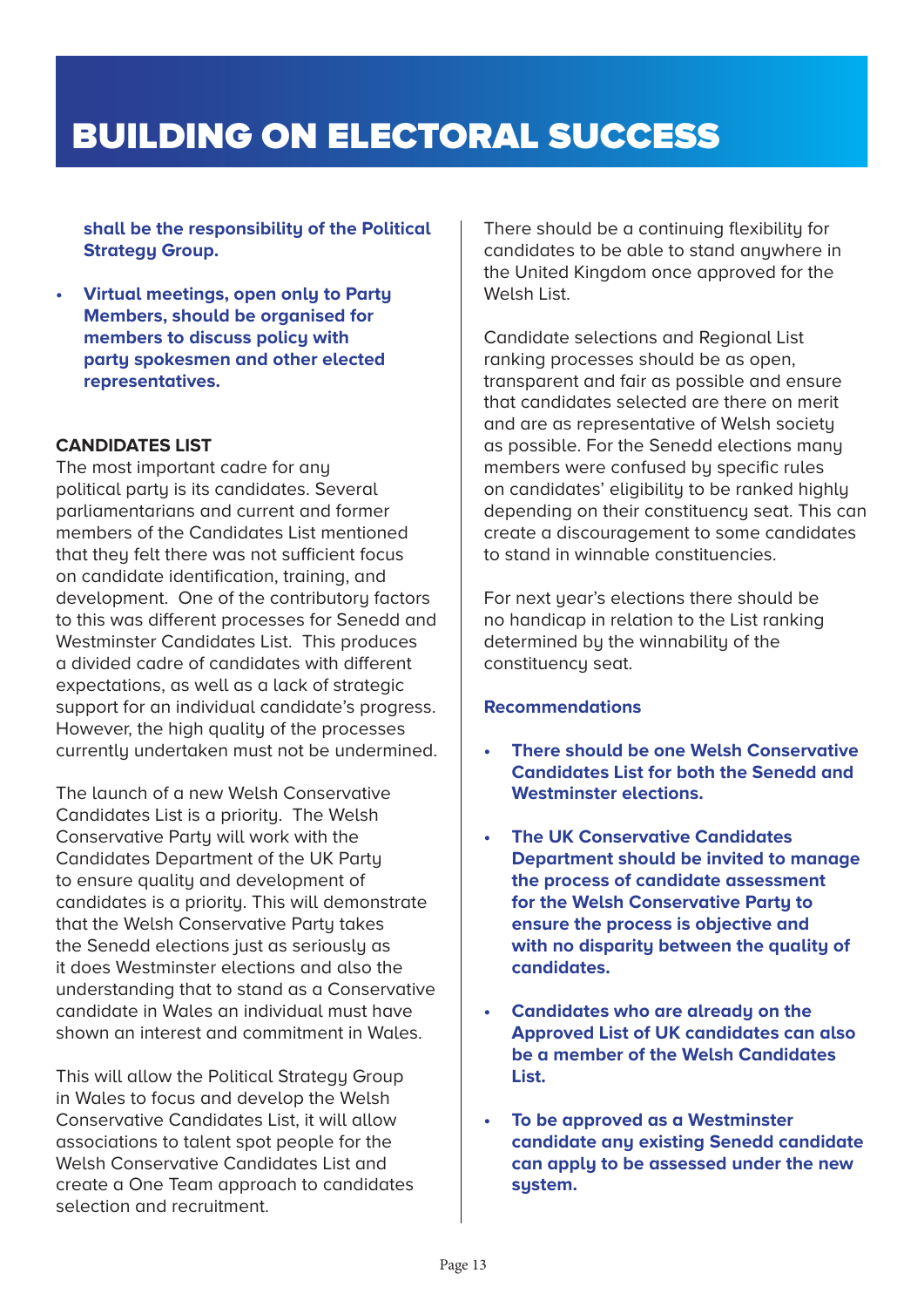**• For Senedd elections, the rules should allow candidates to apply for winnable constituencies and be ranked in the normal way by the members. There should not be any handicap on the ability of candidates to stand in a winnable constituency and at the same time have a winnable place on the Regional List.** 

### **CAMPAIGNING**

The success of the 2019 snap General Election was delivered by a team approach between the Welsh Conservative Party and the UK national campaign team. This is a model that should be built upon for future elections.

Senedd and Local Government elections obviously require a strong relevant Welsh narrative and that narrative must come from the very best resources, both financial and human, that the UK party can invest into the Welsh campaign.

The Senedd elections next year provide the first opportunity to cement the relationship between new Conservative voters and the party and ensure that the best possible Administration - a Welsh Conservative Administration - is in charge in Cardiff Bay.

To achieve this, and if the Labour Administration is to be removed, the party must be laser-like in its focus of ensuring that the people of Wales understand the importance of a Conservative vote. This will require significant engagement with the first time Conservative voters in 2019, especially those who might not normally vote in Senedd elections.

The Welsh Conservative strategy for the election must not allow the Regional list vote to be viewed as a second choice vote, but ensure it is seen as essential as the constituency vote in electing a Welsh

Conservative Administration. This will require a regional, as well as a constituency, element to the campaign.

Many of the successful associations that have given evidence to the review have stressed the importance and effectiveness of activists who may not be members of the party, but who wish to be involved in supporting the election of Conservative candidates. The party needs to have a focus on building a relationship with non-member activists, and supporting their training needs, as well as those of members. In the 21st Centuru there will be many people who are willing to help the party campaign, but whose activism is not dependent on membership.

A significant success and step forward for the Welsh Conservatives over the last 15 years has been its commitment to the Welsh language and to Welsh language campaigning. To ensure this strong brand is not diluted the party should continue to implement the Welsh Language Act of 1993 in its campaigning. This should also apply to all digital and social media output.

- **• To continue the successful partnership working with CCHQ London on research and voter modelling.**
- **• A focus on latent Conservative supporters.**
- **• A regional, as well as constituency, approach.**
- **• Activist training, beyond the membership.**
- **• All national literature and digital output produced should be bilingual.**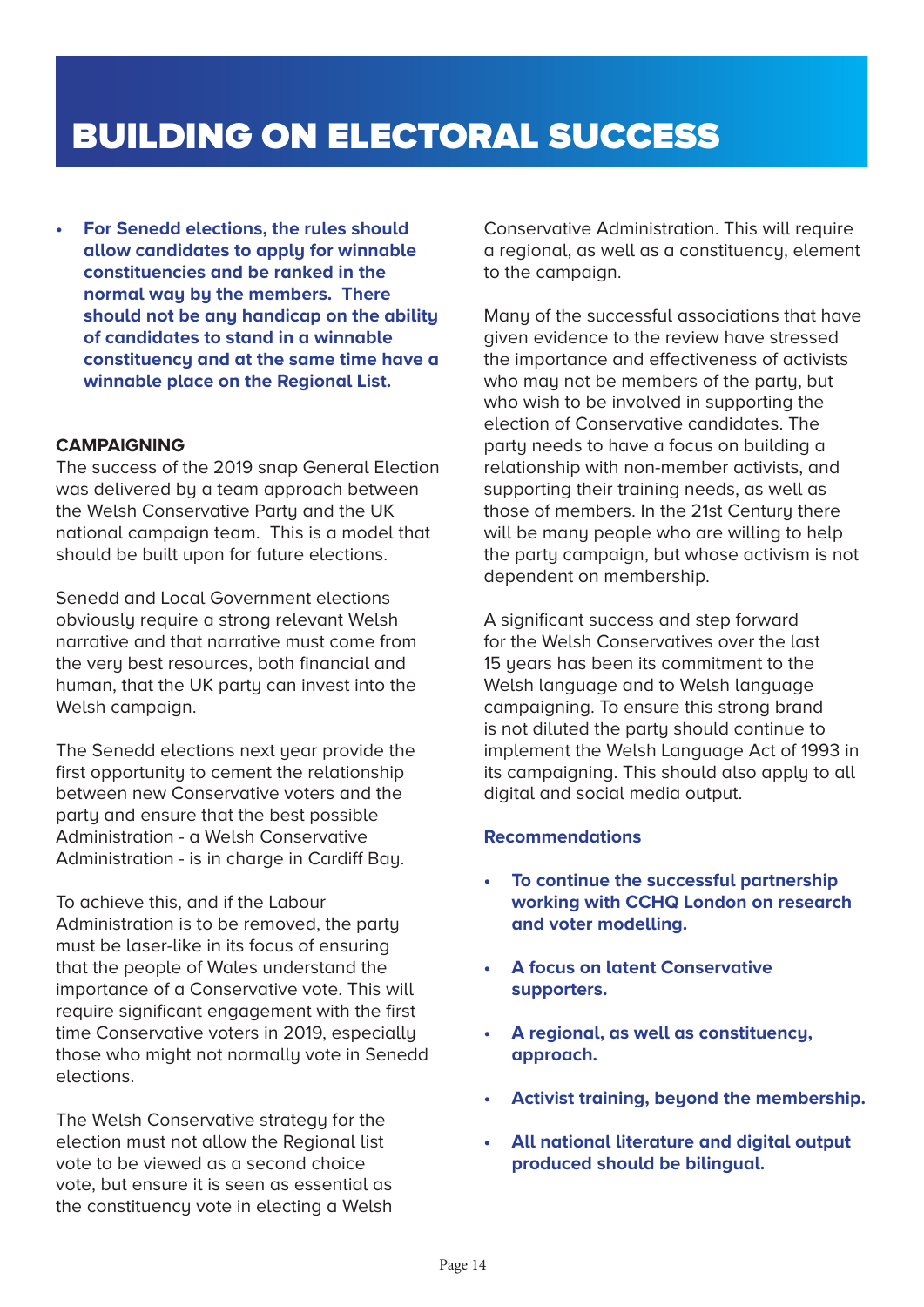### **LOCAL GOVERNMENT**

Local government is often the part of government that touches lives more than any other. It is therefore essential that there is an opportunity for all electors in Wales to elect Welsh Conservative councillors. Too often in the past the Party's political opponents have been successful in using a local government base to bring about parliamentary success. Welsh Conservative councillors are making important decisions on a day-to-day basis, and must feel properly supported and developed by the Party.

In the past the identification of local government candidates has often been left to the last minute, reducing the chances of a candidate's election. As part of the business plan for the Political Strategy Group the Director of the Party should identify target wards both within and outside target councils. For the Party to continue to build on its success it also needs to increase representation outside of existing Conservative parliamentary constituencies, and in local authorities where there is currently no Conservative representation.

These target wards should be supported with a full campaign plan by the relevant Area Campaign Manager to ensure that the campaigning opportunity is fully developed.

The 2022 Local Government elections are an opportunity for the Welsh Conservative Party to demonstrate how much it values local government, this will require a national campaign plan and national literature support.

To continue to build upon the success in increasing the contestation of Welsh Local Government wards, associations should be focused on building a list of candidates before May 2021 to ensure that there can be a proper focus on identifuing candidates. It is the responsibility of everyone in the

Party to ensure that wherever they live in Wales, Conservative voters can vote for a Conservative candidate in 2022.

As well as ensuring the election of new Welsh Conservative councillors, the party needs to offer more support to the Welsh Conservative Councillors Association to ensure regular webinars, development and policy discussion opportunities. Too often councillors feel they are elected, but then forgotten. Welsh Conservative councillors should be offered the opportunity to develop their skills, and in so doing the Party will also be nurturing the development of future parliamentarians.

### **Recommendations**

- **• The Party should aspire to contest all wards, however the Party's focus between now and 2022 should be on identifying and supporting candidates in winnable wards.**
- **• A national Local Government Literature and Campaign Plan should be produced.**
- **• Area Campaign Managers to provide individual support to candidates in winnable wards and agree a campaign plan with them.**
- **• Welsh Conservative councillors and associations to organise regular webinars to discuss policy and provide peer support to Welsh Conservative councillors.**

### **FUNDRAISING AND CONFERENCE**

Whilst the Welsh Party has had success in fundraising at the Welsh Conservative Party Conference as well as from irregular events, most Party fundraising has been done via CCHQ in London. The Review took evidence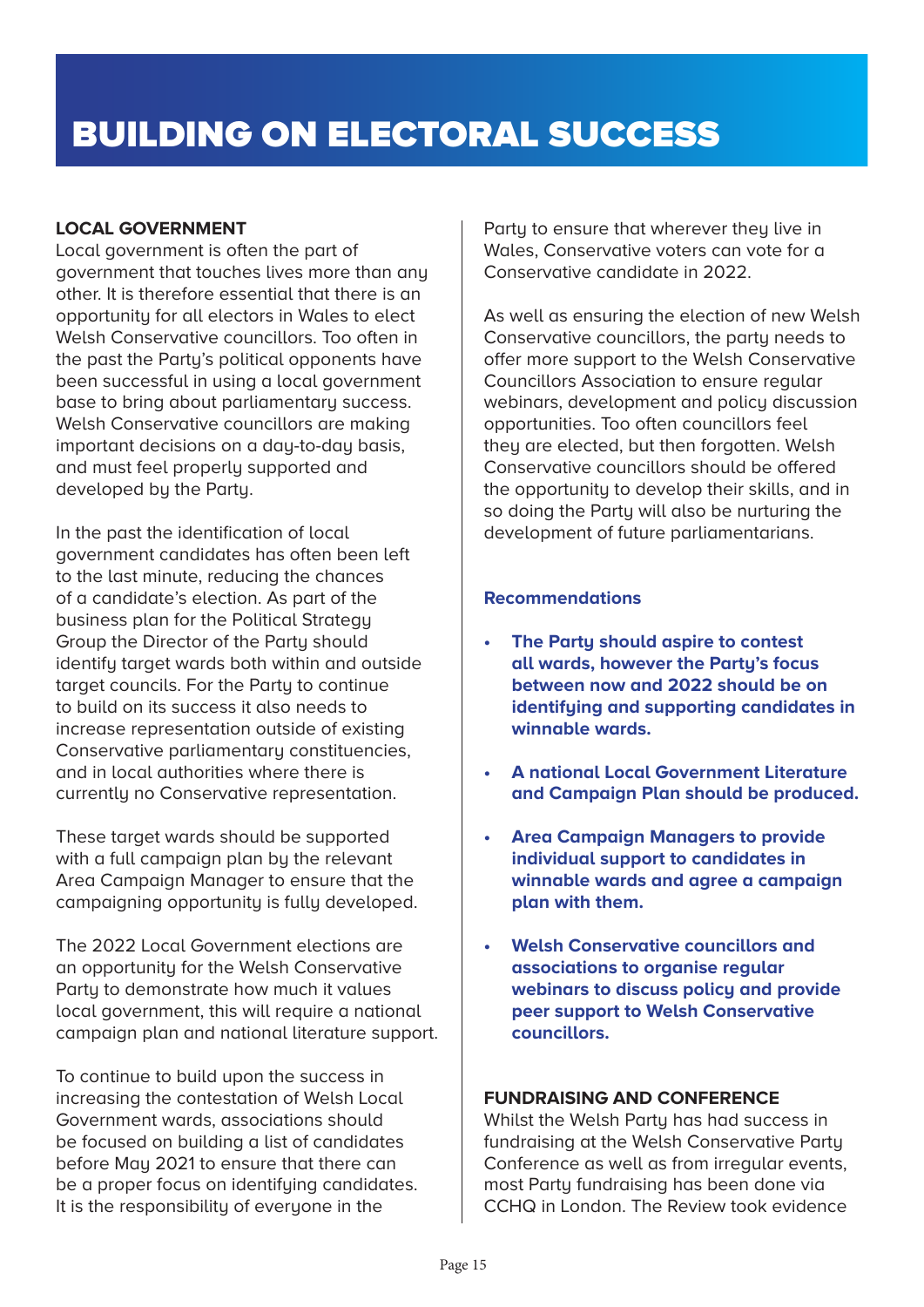from the party's Fundraising Department and the evidence of many Welsh Conservatives on this issue. There is a consensus that whilst many donors in Wales will continue to avail themselves of the services of the Treasurer's Department in London, there is significant latent financial support in Wales that could be utilised using a Welsh fundraising team.

Again, this fundraising activity should be coordinated with the Treasurer's Department in London and the Director of the Welsh Conservative Party. Given this fundraising effort will be from a standing start, and as an incentive, monies raised by the Welsh Conservative Treasurer should be seen as an augmentation rather than an integral part of the Party's budget.

There is a great deal of affection and support for the Welsh Conservative Conference. The Conference should continue to be a focus to bring the whole Party together and the tradition of alternating between different parts of Wales should be continued.

- **• There should be a Welsh Conservative Treasurer appointed by the Welsh Board.**
- **• The Welsh Conservative Treasurer should work in conjunction with the Director of the Party in Wales and the Head of Fundraising at CCHQ.**
- **• For the first five years any monies raised in Wales by the Welsh Treasurer should augment the Welsh budget.**
- **• The Treasurer should establish a Fundraising Committee which would be responsible for arranging fundraising events in Wales for the Welsh Conservatives.**